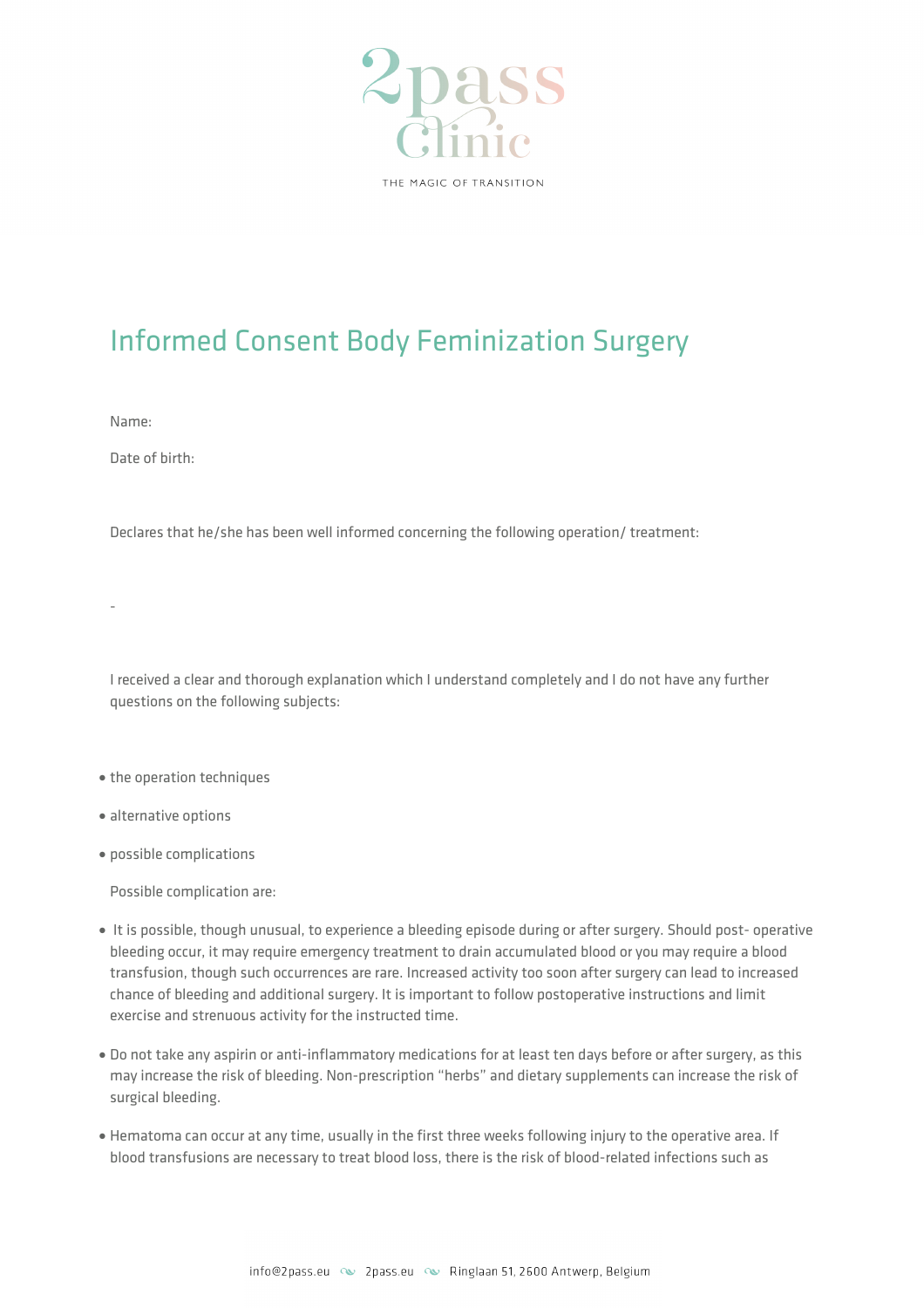

THE MAGIC OF TRANSITION

hepatitis and HIV (AIDS). Heparin medications that are used to prevent blood clots in veins can produce bleeding and decreased blood platelets.

- Certain medical conditions, dietary supplements and medications may delay and interfere with healing.
- Massive weight loss may delay healing that results in the incisions coming apart, infection, and tissue changes resulting in the need for additional medical care, surgery, and prolonged hospitalizations. Diabetes or medications such as steroids may lead to prolonged healing issues.
- Smoking will cause a delay in the healing process, often resulting in the need for additional surgery. Wound disruption or delayed wound healing is possible. Some areas of the skin may not heal normally and may take a long time to heal. Areas of skin may die. This may require frequent dressing changes or further surgery to remove the non-healed tissue.
- Individuals who have decreased blood supply to tissue from past surgery or radiation therapy may be at increased risk for delayed wound healing and poor surgical outcome. There are general risks associated with healing such as swelling, bleeding, and the length of surgery and anesthesia that include a longer recovery and the possibility of additional surgery, prolonged recovery, color changes, shape changes, infection, not meeting goals and expectations, and added expense to the patient.
- Patients with significant skin laxity (patients seeking facelifts, breast lifts, abdominoplasty, and body lifts) will continue to have the same lax skin after surgery. The quality or elasticity of skin will not change and recurrence of skin looseness will occur at some time in the future, quicker for some than others.
- Excessive firmness can occur after surgery due to internal scarring. The occurrence of this is not predictable. Additional treatment including surgery may be necessary. Contour and shape irregularities may occur. Visible and palpable wrinkling of skin may occur. Residual skin irregularities at the ends of the incisions or "dog ears" are always a possibility when there is excessive redundant skin. This may improve with time, or it can be surgically corrected. Some bruising and swelling normally occur.
- The skin in or near the surgical site can appear either lighter or darker than surrounding skin. Although uncommon, swelling and skin discoloration may persist for long periods of time and, in rare situations, may be permanent.
- There are nerve endings that may become involved with healing scars during surgery such as suction-assisted lipectomy, abdominoplasty, facelifts, body lifts, and extremity surgery. While there may not be a major nerve injury, the small nerve endings during the healing period may become too active producing a painful or oversensitive area due to the small sensory nerve involved with scar tissue. Often massage and early nonsurgical intervention resolves this. It is important to discuss post-surgical pain with your surgeon.
- Itching, tenderness, or exaggerated responses to hot or cold temperatures may occur after surgery. Usually this resolves during healing, but in rare situations it may be chronic.
- Wounds may separate after surgery. Should this occur, additional treatment including surgery may be necessary. Most surgical techniques use deep sutures. You may notice these sutures after your surgery.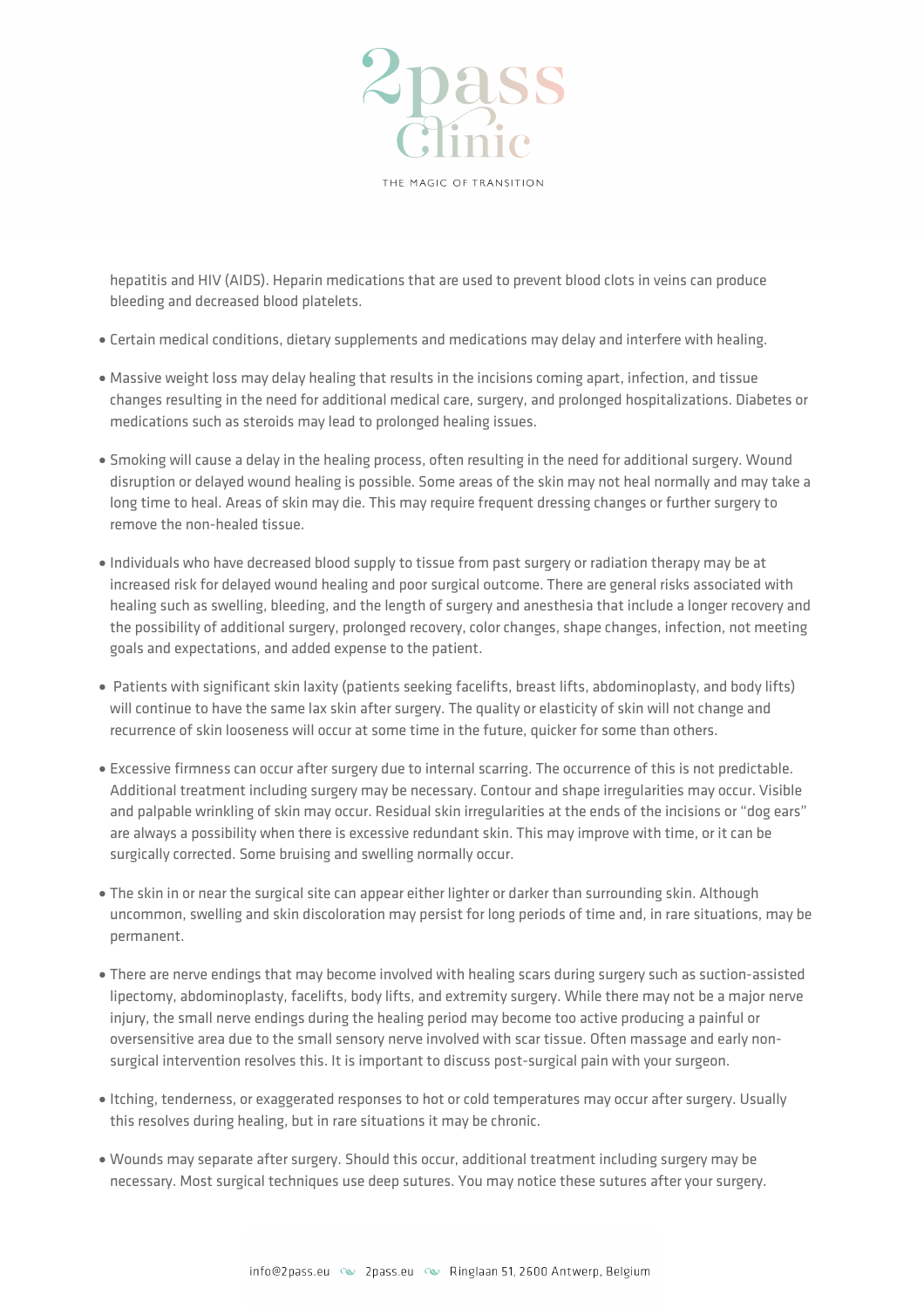

Sutures may spontaneously poke through the skin, become visible or produce irritation that requires suture removal.

- Infection is unusual after surgery. Should an infection occur, additional treatment including antibiotics, hospitalization, or additional surgery may be necessary. It is important to tell your surgeon of any other infections, such as ingrown toenail, insect bite, or urinary tract infection. Remote infections, infections in other parts of the body, may lead to an infection in the operated area.
- All surgery leaves scars, some more visible than others. In case of implant use, capsular formation and contraction and infection may lead to implant extrusion or removal. Implants may rupture or break or cause chronic pain. In rare cases, white blood cell diseases may occur in reaction to silicon implants. Although good wound healing after a surgical procedure is expected, abnormal scars may occur within the skin and deeper tissues.
- Scars may be unattractive and of different color than the surrounding skin tone. Scar appearance may also vary within the same scar. Scars may be asymmetrical (appear different on the right and left side of the body). There is the possibility of visible marks in the skin from sutures. In some cases scars may require surgical revision or treatment.
- There is the potential for injury to deeper structures including nerves, blood vessels, muscles, and lungs (pneumothorax) during any surgical procedure. The potential for this to occur varies according to the type of procedure being performed. Injury to deeper structures may be temporary or permanent. In facial surgery this may lead to facial paralysis.
- Fatty tissue found deep in the skin might die. This may produce areas of firmness within the skin. Additional surgery to remove areas of fat necrosis may be necessary. There is the possibility of contour irregularities in the skin that may result from fat necrosis. In case of per-ocular surgery, blindness, ectropion, loss of eyelashes, corneal exposure and dryness may result.
- Infrequently, fluid may accumulate between the skin and the underlying tissues following surgery, trauma or vigorous exercise. Should this problem occur, it may require additional procedures for drainage of fluid.
- Both local and general anesthesia involve risk. There is the possibility of complications, injury, and even death from all forms of surgical anesthesia or sedation. In rare circumstances, your surgical procedure can cause severe trauma, particularly when multiple or extensive procedures are performed. Although serious complications are infrequent, infections or excessive fluid loss can lead to severe illness and even death. If surgical shock occurs, hospitalization and additional treatment would be necessary.
- Patients will experience pain after your surgery. Pain of varying intensity and duration may occur and persist after surgery. Chronic pain may occur very infrequently from nerves becoming trapped in scar tissue or due to tissue stretching.
- Cardiac and Pulmonary Complications: Pulmonary complications may occur secondarily to both blood clots (pulmonary emboli), fat deposits (fat emboli) or partial collapse of the lungs after general anesthesia.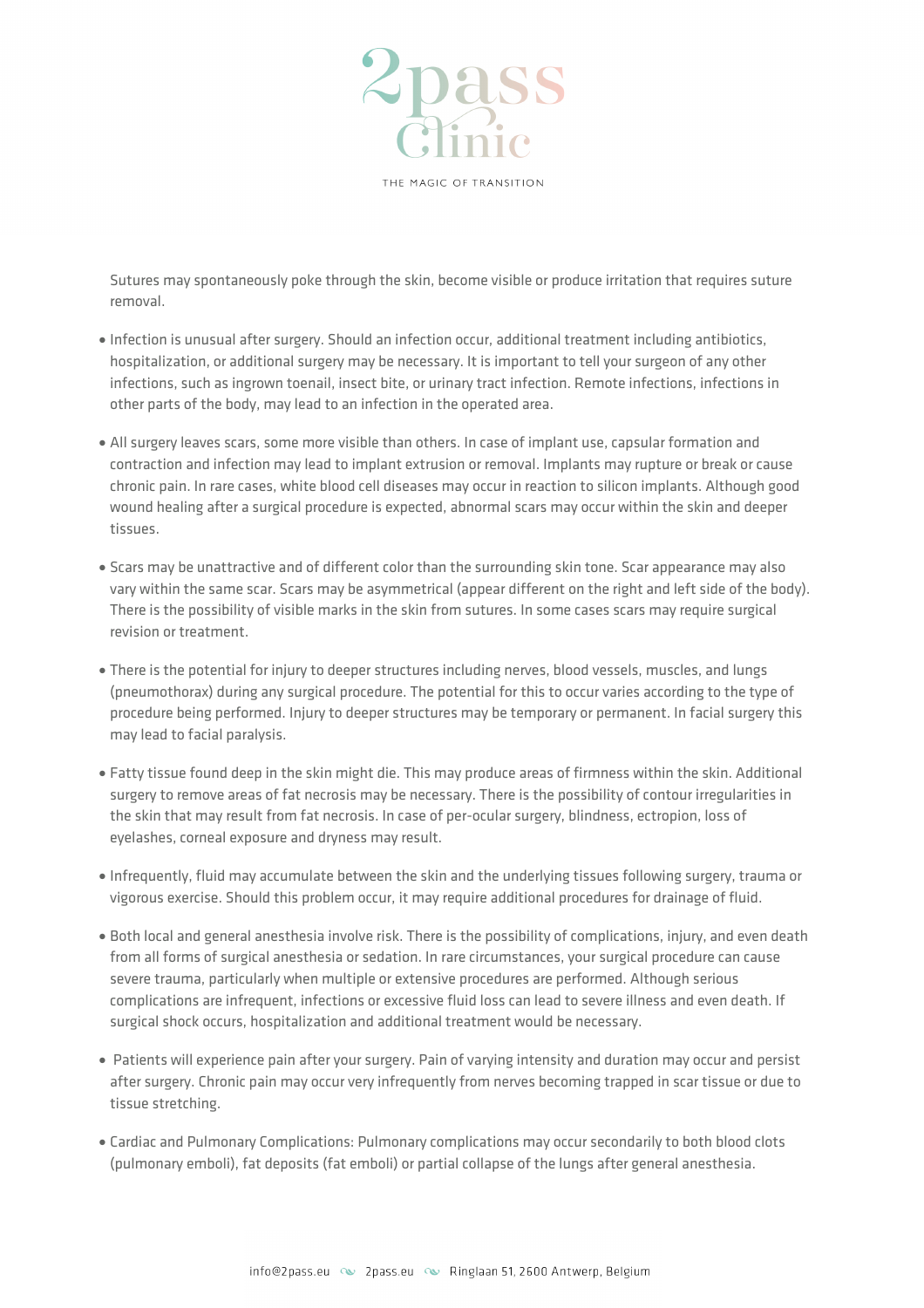

Pulmonary emboli can be life-threatening or fatal in some circumstances. Inactivity and other conditions may increase the incidence of blood clots traveling to the lungs causing a major blood clot that may result in death.

- It is important to discuss with your physician any past history of swelling in your legs or blood clots that may contribute to this condition. Cardiac complications are a risk with any surgery and anesthesia, even in patients without symptoms.
- If you experience shortness of breath, chest pain, or unusual heart beats, seek medical attention immediately. Should any of these complications occur, you may require hospitalization and additional treatment.
- In rare cases, local allergies to tape, suture material and glues, blood products, topical preparations or injected agents have been reported. Serious systemic reactions including shock (anaphylaxis) may occur in response to drugs used during surgery and prescription medicines. Allergic reactions may require additional treatment.
- Symmetrical body appearance may not result after surgery. Factors such as skin tone, fatty deposits, skeletal prominence, and muscle tone may contribute to normal asymmetry in body features. Most patients have differences between the right and left side of their bodies before any surgery is performed. Additional surgery may be necessary to attempt to diminish asymmetry.
- There is the possibility that large volumes of fluid containing dilute local anesthetic drugs and epinephrine that is injected into fatty deposits during surgery may contribute to fluid overload or systemic reaction to these medications. Additional treatment including hospitalization may be necessary.
- Persistent swelling in the legs can occur following surgery.
- Although good results are expected, there is no guarantee or warranty expressed or implied, on the results that may be obtained. You may be disappointed with the results of surgery. Asymmetry, unanticipated shape and size, loss of function, wound disruption, poor healing, and loss of sensation may occur after surgery. Size may be incorrect. Unsatisfactory surgical scar location or appearance may occur. It may be necessary to perform additional surgery to improve your results
- the necessary medical examinations
- the implants/ prostheses/ materials used
- the financial agreement
- the mode of payment

To assure a complete and quick recovery, I'll strictly follow the directions provided by Dr. Doornaert. Since (aesthetic) surgery is not an exact science, I realize that this intervention may not guarantee a perfect result in spite of the best effort and care provided by Dr. Doornaert and the medical staff.